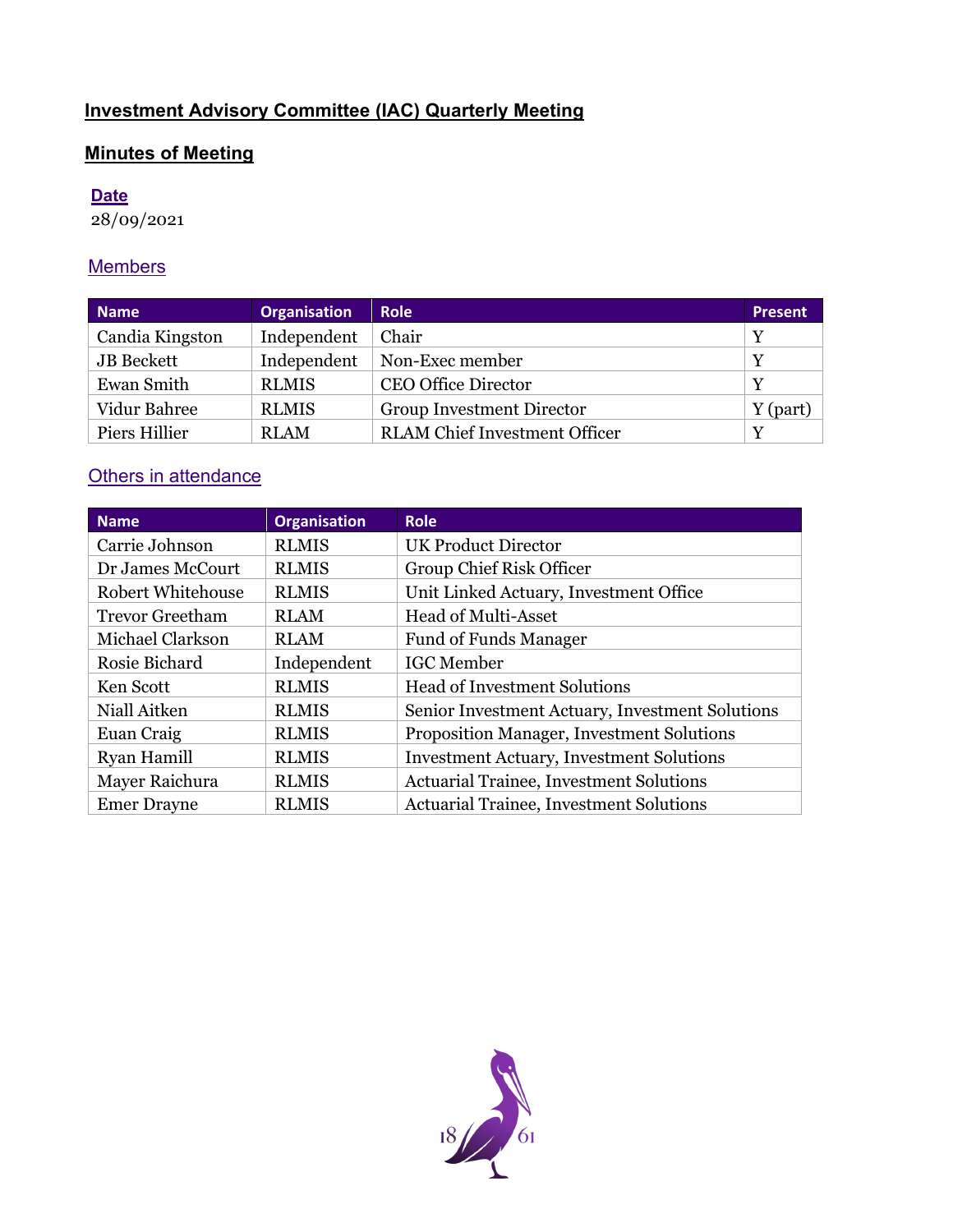#### **Owner**

#### 1. **REVIEW OF PREVIOUS MINUTES**

The minutes of 07/06/2021 were approved. No new conflicts of interest were notified.

#### 2. **RLP Global Growth**

Mike Clarkson provided an update on the RLP Global Growth fund since it transitioned from Rathbones to RLAM in June 2020.

Mike confirmed to the committee that he was happy with the performance of the fund both in absolute terms and relative to benchmark. Mike highlighted that only one fund change has taken place since the transition, as Blackrock Emerging Market was added following the benchmark change in March 2021.

Questions were asked around the performance of the Asia Pacific region, with JB Beckett questioning the active risk that Mike would be willing to take to avoid the structural risk in the current market. Mike confirmed that the strategy adopted ensures that the risk taken is kept at an acceptable level, due to the different processes and styles carried out by the fund managers.

Mike noted that the previous approach taken by managers was to choose funds that best suited their views, rather than choosing those that were appropriate for the fund of fund structure.

Candia Kingston questioned whether overlaps existed between Asia Pacific and Emerging Markets equity. Mike reassured the committee that although overlaps exist between the two sectors, he doesn't deem it practical to adjust weightings as a result of this. Committee members highlighted their desire for further information and visibility regarding attribution, decomposition of risk, factor exposures and other metrics including climate analysis. Mike confirmed that a more detailed attribution analysis would be available soon, and that other tools within the company would be utilised to try to obtain the required information.

Carrie Johnson questioned whether ESG factors were taken into consideration when making decisions, and Mike confirmed that although no strict criteria exist for the majority of funds, ESG factors are taken into account in their scoring/value mechanism. The committee highlighted the need to ensure ESG factors were embedded in the process. Euan Craig reassured the committee that quarterly stewardship meetings conducted provide regular updates on external fund managers' RI/CC activities, including voting activities and engagement practices.

Beyond these requests for more granular MI on the fund and an understanding of how ESG plays into selection, no further requests were made.

## 3. **INFLATION OUTLOOK**

Niall Aitken presented this paper to provide an insight into the impact of a more inflationary post-Covid recovery on the Governed Range, looking at how inflation resilience is incorporated into the SAA and TAA design.

 $CK$ 

NA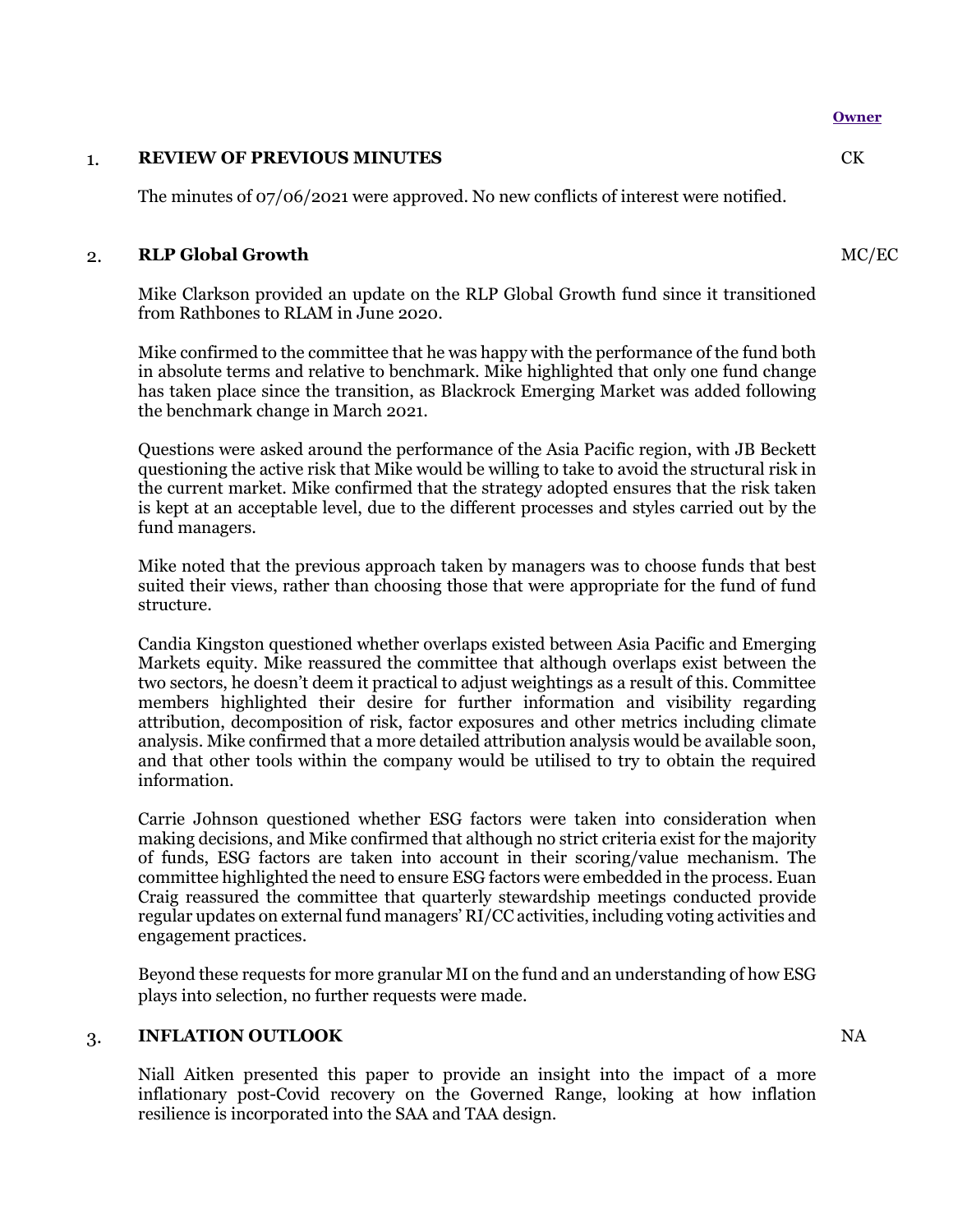Committee members were supportive of the paper, with JB Beckett highlighting the requirement for further tools and factor analysis to assess the full extent of inflation sensitivity.

Piers Hillier highlighted the need to monitor the position to assess whether the recent rise in inflation is transitory or a longer-term issue. Trevor Greetham noted how the focus on inflation is reflected in the broad asset class mix within the Governed Range and how this diversification of the SAA is well positioned for an inflationary outcome. He also highlighted the use of the investment clock in the TAA process which explicitly links the stage of the business cycle with growth and inflation.

James McCourt questioned whether more could be done for customers in drawdown without an advisor. Niall Aitken reiterated the use of the drawdown governance service that is currently available for customers, which highlights changes to their income sustainability scores. He also highlighted the importance of the governance of the investment pathways, against their targeted outcomes.

## 4. **STRATEGIC PACK**

### Governed Portfolios & Managed Strategies

All portfolios are within their target ranges for real volatility and are relatively close to the centre point of the target risk ranges for all portfolios.

#### Governed Retirement Income Portfolios (GRIPs)

All portfolios remain within their target ranges for the income risk metric, with GRIP 2 being amber as it nears its upper limit. Sustainability scores have decreased slightly from last quarter due to a fall in expectations of future returns for some assets.

The fund risk metrics for all GRIPs are within tolerance, with GRIP 2 flagging amber. This is similar to last quarter.

#### 2 **Tactical Analysis**

#### GPs, Managed Strategies and GRIPs

- All portfolios remain within their tactical risk budgets.
- RLAM gave the following update on their tactical changes in the last quarter:
	- o **APRIL:** Global equities were strong in March, as successful vaccine programmes and loose monetary and fiscal policy reinforced positive sentiment. While global government bond markets settled, regional performance was mixed; ECB support saw European yields fall in contrast with global trends. Given strong global growth, we increased our overweight in equities, cut our commodities overweight, and increased underweights in gilts and corporate bonds. We also marginally tempered our overweight in global high yield bonds. Our underweight in commercial property was also slightly reduced.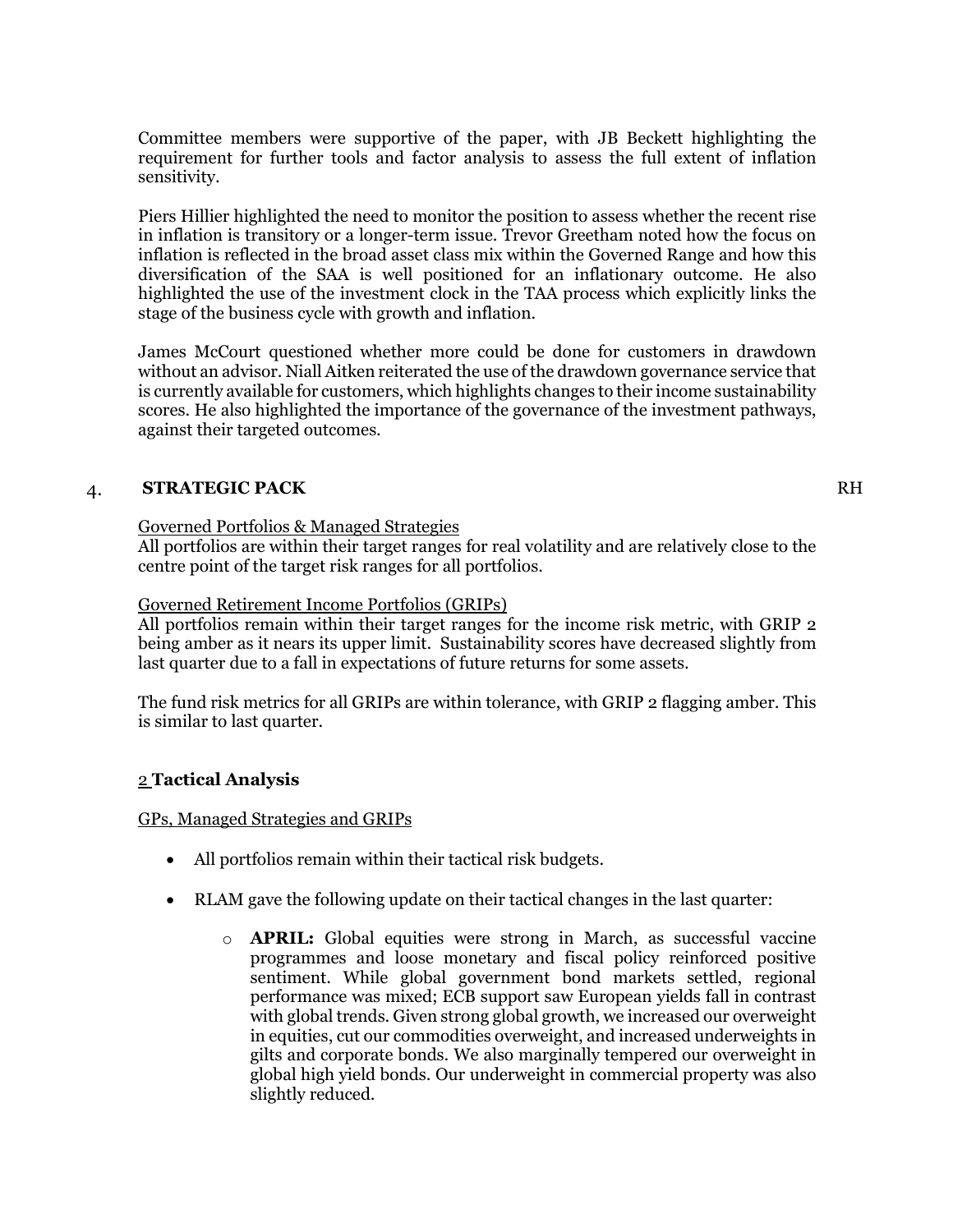- o **MAY:** Global equities delivered strong returns in April, as Covid-19 case rates fell across leading markets and stimulative fiscal and monetary policy stayed in place. While central banks ruled out near-term rate rises, bond markets remained conscious of medium-term inflation risks given expansionary policy in a strong global recovery this year. Given strong equity performance over the last three quarters, we tempered our equities overweight and increased our positive tilt to commodities which benefit in a global recovery. We remained overweight in global high yield bonds, underweight gilts, and slightly underweight commercial property.
- o **JUNE**: Global equities were volatile in May but posted positive returns. After weaker than expected US jobs data dampened tapering concerns, proving constructive for equities, stronger than expected US inflation data dented markets in the following week. However, the Federal Reserve reassured markets that inflation is transitory, encouraging equities back towards all-time highs. Given strong equity performance over the last three quarters, we tempered our equities overweight and increased our positive tilt to commodities, which benefit in a global recovery. We remained overweight in global high yield bonds, underweight gilts and corporate bonds, and extended our underweight in commercial property.

It was noted that discussions would take place following the meeting to ascertain the future contents of the paper, to ensure all relevant and required information is included.

Candia Kingston questioned the active/passive split of Global Managed and Niall Aitken confirmed that more information would be available soon. It was concluded that a paper would be brought to the next meeting to understand the process underlying the allocations/strategy taken.

James McCourt raised concerns that cash was building up within the Property fund. Piers Hillier noted that a review has been carried out and development capabilities will be put in place in 2022 to assess whether more liquid instruments such as REITs could be held to help enable improved liquidity management.

## 5. **PERFORMANCE PACK** EC

All data is at end June 2021.

#### *Governed Range*

All Governed Portfolios outperformed their benchmarks over the quarter except for GP7. All portfolios are ahead over 1, 3 and 5 years.

All five GRIPs are ahead of their benchmark over the quarter as well as 1, 3 and 5 years.

#### *Global Managed*

The fund has outperformed benchmark over 1, 3 and 5 years.

#### *Property*

The fund has outperformed benchmark over 1, 3 and 5 years to end of June 2021. As at the end of June 2021, RLPPF cash holding was 11.9%.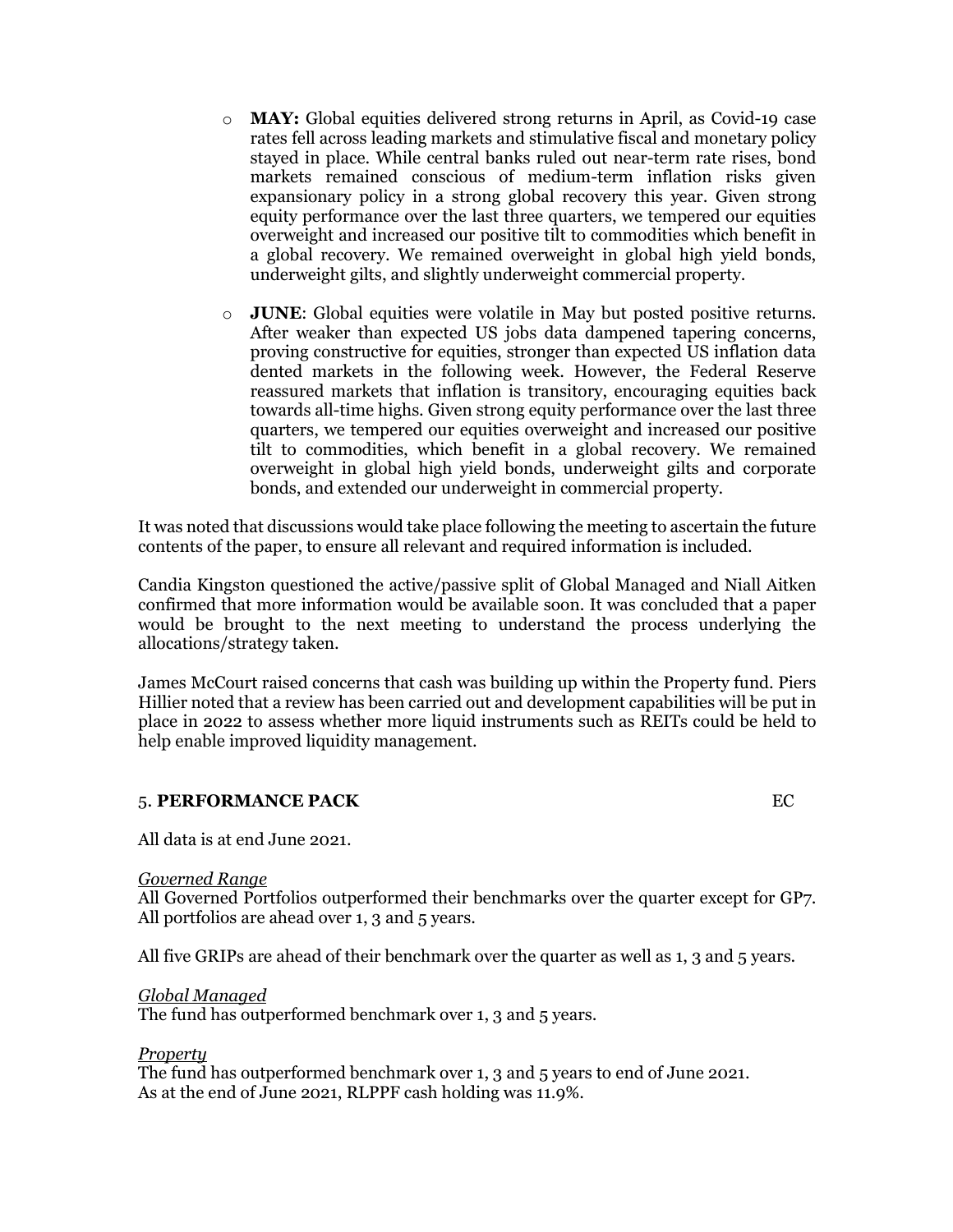#### *Commodity*

The fund is passively managed and has performed in line with expectations benchmark over 1, 3 and 5 years to the end of June 2021.

#### *Sterling Extra Yield*

The fund has outperformed benchmark over 1, 3 and 5 years to the end of June 2021.

*Absolute Return Government Bond*

The fund has outperformed benchmark over 1, 3 and 5 years to the end of June 2021.

#### *Global High Yield Bond*

The fund is outperforming over 1 and 3 years to the end of June 2021.

### *RLI Pension Funds*

### *Worldwide*

The fund is triggering Red for the second consecutive quarter and is marginally underperforming over 1 and 3 years to the end of June 2021. Performance has picked up, and no concerns were highlighted.

### *Matrix Pension Funds*

### *Fidelity MoneyBuilder Dividend*

The fund has been flagging red for two consecutive quarters and is underperforming over 1 and 5 years. The team are comfortable to continue holding the fund but remain mindful of the poor 12-month performance, although this is beginning to turn around somewhat so far in Q3.

#### *Franklin UK Mid Cap*

The fund has now been flagging red for four consecutive quarters and is underperforming over 1 and 3 years. Euan Craig stated that his team are comfortable to continue holding the fund based on the 3Q rating of 2 and their belief in the investment process.

#### *Fidelity European Blended*

The fund had been flagging red for two consecutive quarters and is underperforming over 1, 3 and 5 years. The fund has a 3Q rating of 3 and hence it was agreed that the blend would continue to be held as performance has recently picked up and action has been taken on the underperforming element.

#### *Jupiter North American Equity*

The matrix box is now triggering amber, so short term performance is improving, and some longer-term underperformance is falling out of the reporting cycle.

#### *Invesco Global Equity*

The fund is now triggering amber for the fifth consecutive quarter but had been triggering red for seven consecutive quarters and is underperforming over 3 years. After meeting with the fund manager and acknowledging the performance against benchmark is improving, it was agreed the fund would be removed from underperformance reporting due to the continued improvement.

Concerns were raised regarding the use of performance statistics to assess funds rather than a range of other metrics including AoV and ESG. Euan Craig reassured the committee that work is being carried out with external vendors to provide ESG reporting/analysis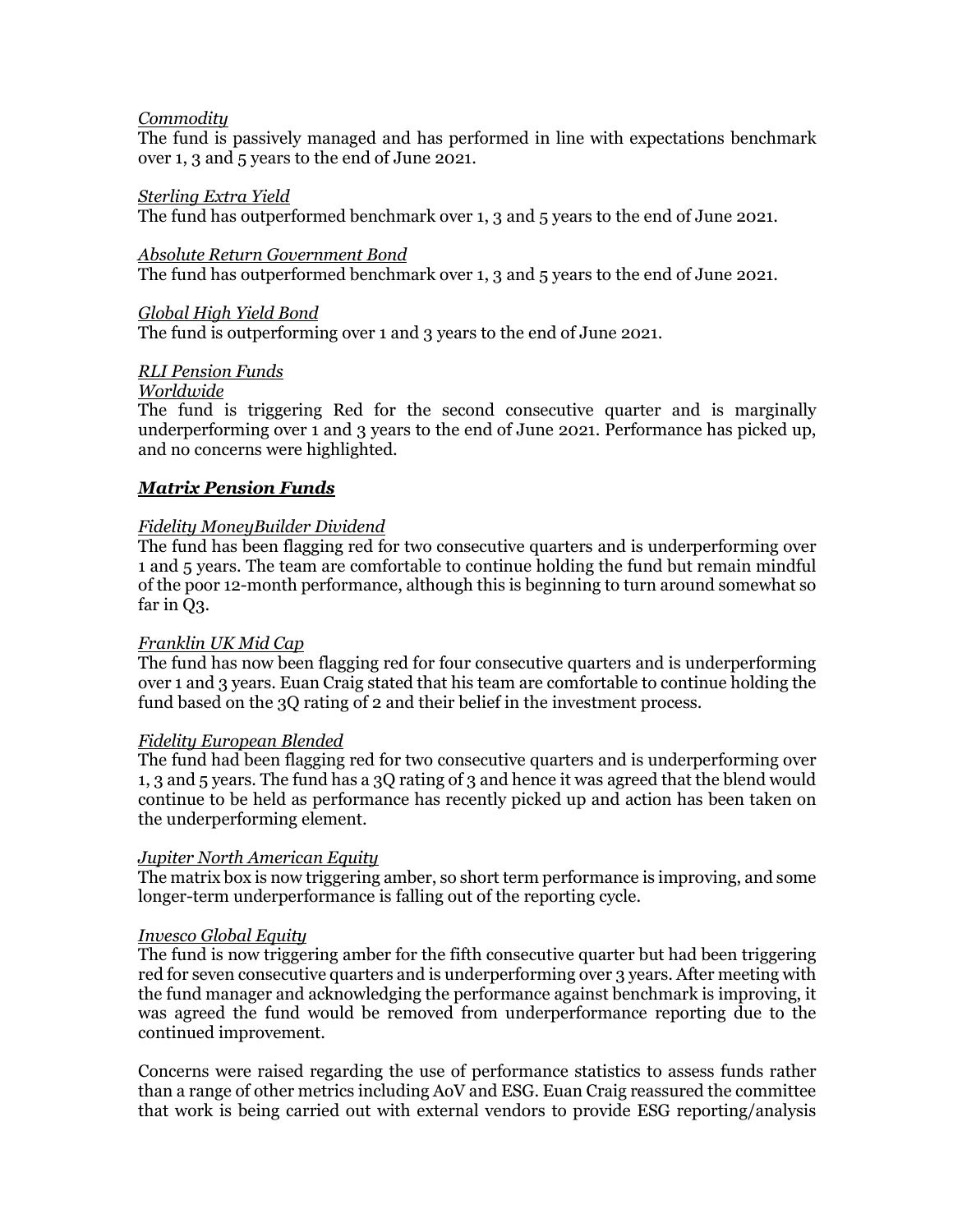across the fund range. He also noted that commentary and ratings from Morningstar and the RLAM fund of fund manager are a useful insight in assessing the funds.

#### 6. **ASSESSMENT OF VALUE**

Euan Craig updated the committee on the assessment of value reports for key asset managers and the outcome of the FCA's review of these reports. He stated that the reports will be reviewed on an ongoing basis and will also form part of the analysis when reviewing matrix funds currently on watch as well as potential replacements.

JB Beckett raised concerns regarding the quality of the reports with respect to the lack of standardisation and comparability. This point was reiterated by James McCourt. It was highlighted that engagement should be made with NED's regarding the AoV process, as they provide an independent oversight.

#### 7. **COMPETITOR PERFORMANCE ANALYSIS**

Niall Aitken introduced the paper and highlighted the purpose and expectations from this analysis on future IAC meetings. Niall noted that going forward this analysis aims to provide strategic insight and highlight any major changes or themes that may arise between Royal London and its competitors.

The committee and Niall agreed on the purpose of this analysis being for awareness and acknowledged that this update may not be required every quarter.

#### 8. **LEGACY DEFAULTS TO GOVERNED RANGE**

Ryan Hamill introduced the project and noted the presentation is for information.

Ryan mentioned that most customer feedback on the transition has been positive and some questions were asked on why customers are moving to an annuity strategy. Ryan explained that although this may seem like a change in strategy, the mapping for strategies is implicitly on a like for like basis.

Candia questioned whether targeting an annuity position was appropriate for these customers. It was noted that the target strategy is not changing for customers, and both the committee members and the proposition team agreed that ongoing communication will be important in ensuring good customer outcomes going forward. All attendees agreed that this had given customers appropriate opportunity to be on the right path before retirement which should happen regardless of the legacy transition.

The committee also requested to track behavior of those transitioned to better understand the impact of strategy mappings.

#### 9. **RESPONSIBLE INVESTMENT (RI) UPDATE**

Ken Scott provided an update on the Responsible Investment world. Ken highlighted the progress made on marketing the ESG tilts and the initial considerations on how this works for other asset classes.

NA

EC